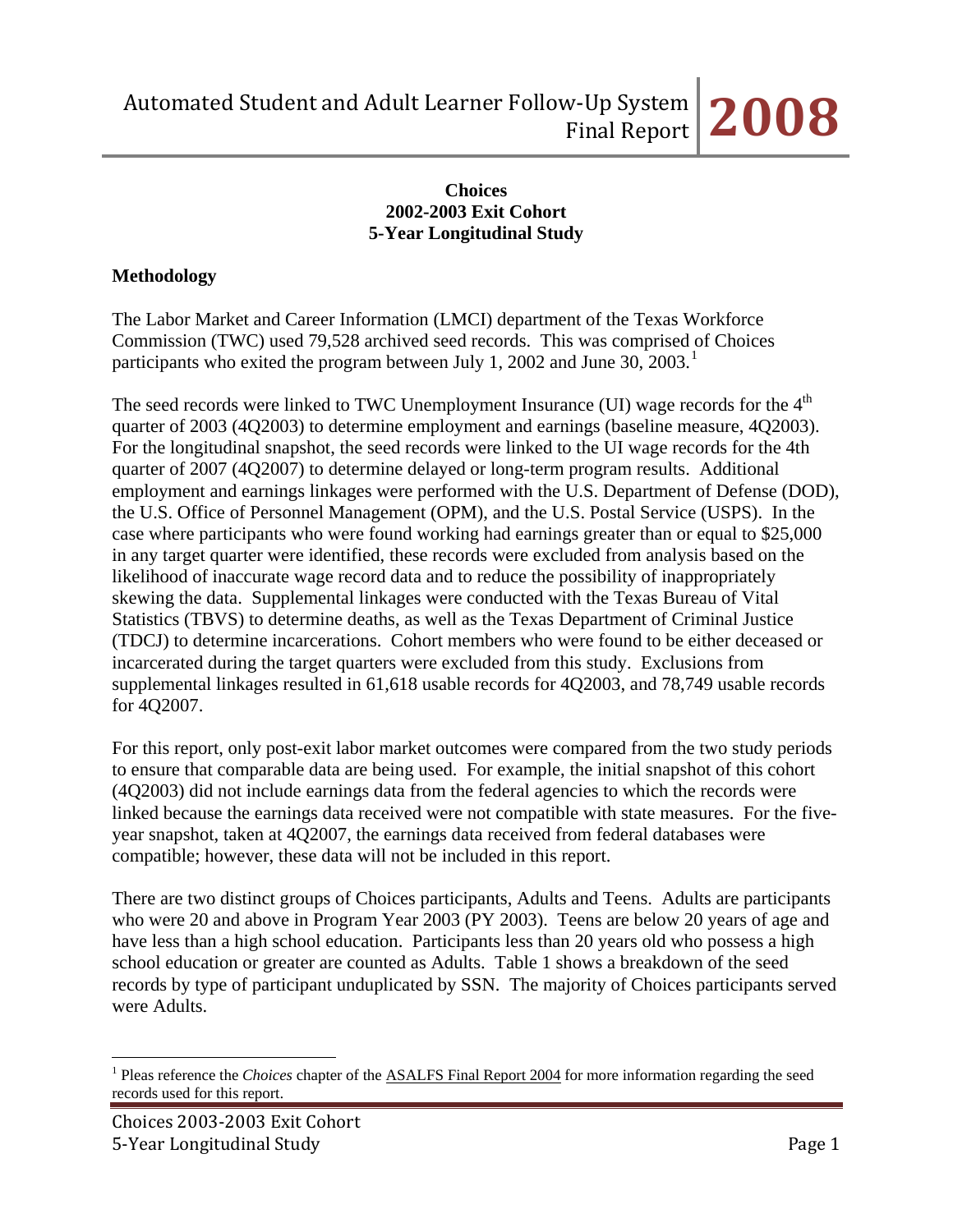There are two distinct groups of Choices participants, Adults and Teens. Adults are participants who were 20 and above in Program Year 2003 (PY 2003). Teens are below 20 years of age and have less than a high school education. Participants less than 20 years old who possess a high school education or greater are counted as Adults. Table 1 shows a breakdown of the seed records by type of participant unduplicated by SSN. The majority of Choices participants served were Adults.

| <b>Type of Participant</b> | 4Q2003 | 4Q2007 |
|----------------------------|--------|--------|
| Adult                      | 76,033 | 76,033 |
| Teen                       | 2.716  | 2.716  |
| <b>Total Participants</b>  | 78.749 | 78.749 |

|  |  | Table 1. Usable Records by Type of Participant |
|--|--|------------------------------------------------|
|  |  |                                                |

In both study periods, earnings were summed across unique Social Security Numbers (SSN). The industry sector by 4-digit North American Industry Classification System (NAICS) of the employer that paid the most wages during the target quarter was retained for analysis.

# **Results**

Services under allowable activities for Adults are classified in order of priority. Employment is the top priority. Training is the second priority and Education is the third priority. Teen activities also are classified in priority order with Education being the top priority. Employment is the second priority followed by Training. If a person received multiple allowable services, the record considered the highest priority is kept for analysis.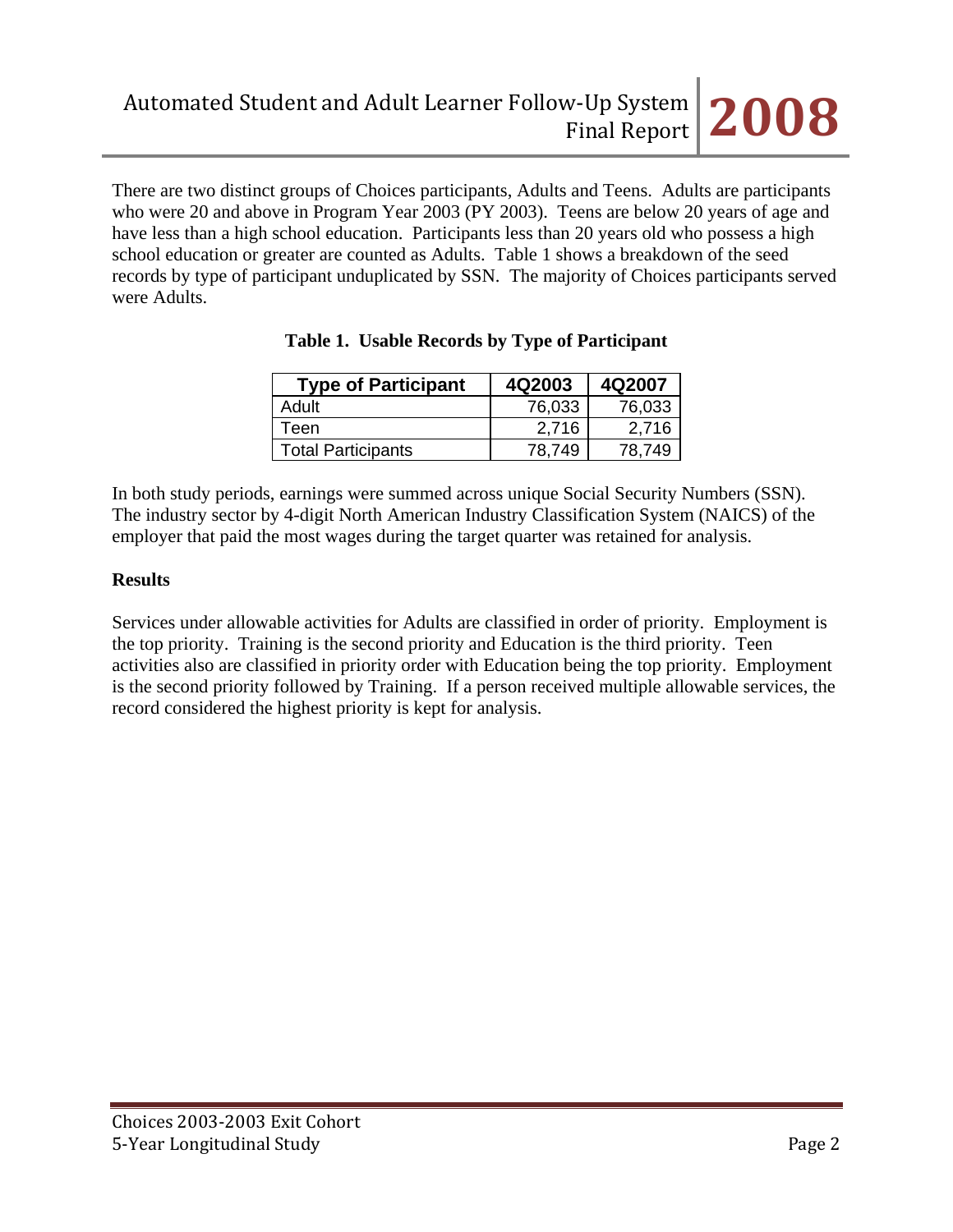# **Adults**

Table 2 shows that Adult males had the highest employment in 4Q2003 with 50.7 percent employed. Males had the highest median quarterly earnings with \$3,172. Overall employment for the Adult cohort was 50.5 percent in the  $4<sup>th</sup>$  quarter of 2003, and overall median quarterly earnings were \$2,164.

In the  $4<sup>th</sup>$  quarter of 2007, Adult females had the highest employment rate at 52.9 percent. However, male exiters had the highest median earnings in the same time period, with \$4,988. Overall employment for the cohort in the  $4<sup>th</sup>$  quarter of 2007 (4Q2007) was 52.3 percent, with median quarterly earnings of \$3,339. Overall cohort employment and median quarterly earnings were both up at the five year point.

|              | All Working in 4Q2003 |                       |         |                 |  |  |
|--------------|-----------------------|-----------------------|---------|-----------------|--|--|
|              |                       | N                     | %       | <b>Median</b>   |  |  |
| Gender       | N                     | Working               | Working | <b>Earnings</b> |  |  |
| Male         | 9,863                 | 4,999                 | 50.7    | \$3,172         |  |  |
| Female       | 66,170                | 33,422                | 50.5    | \$2,053         |  |  |
| <b>Total</b> | 76,033                | 38,421                | 50.5    | \$2,164         |  |  |
|              |                       | All Working in 4Q2007 |         |                 |  |  |
|              |                       | N                     | ℅       | <b>Median</b>   |  |  |
| Gender       | N                     | Working               | Working | <b>Earnings</b> |  |  |
| Male         | 9,863                 | 4,761                 | 48.3    | \$4,988         |  |  |
| Female       | 66,170                | 35,007                | 52.9    | \$3,162         |  |  |
| <b>Total</b> | 76,033                | 39,768                | 52.3    | \$3,339         |  |  |

# **Table 2. Employment and Earnings by Gender**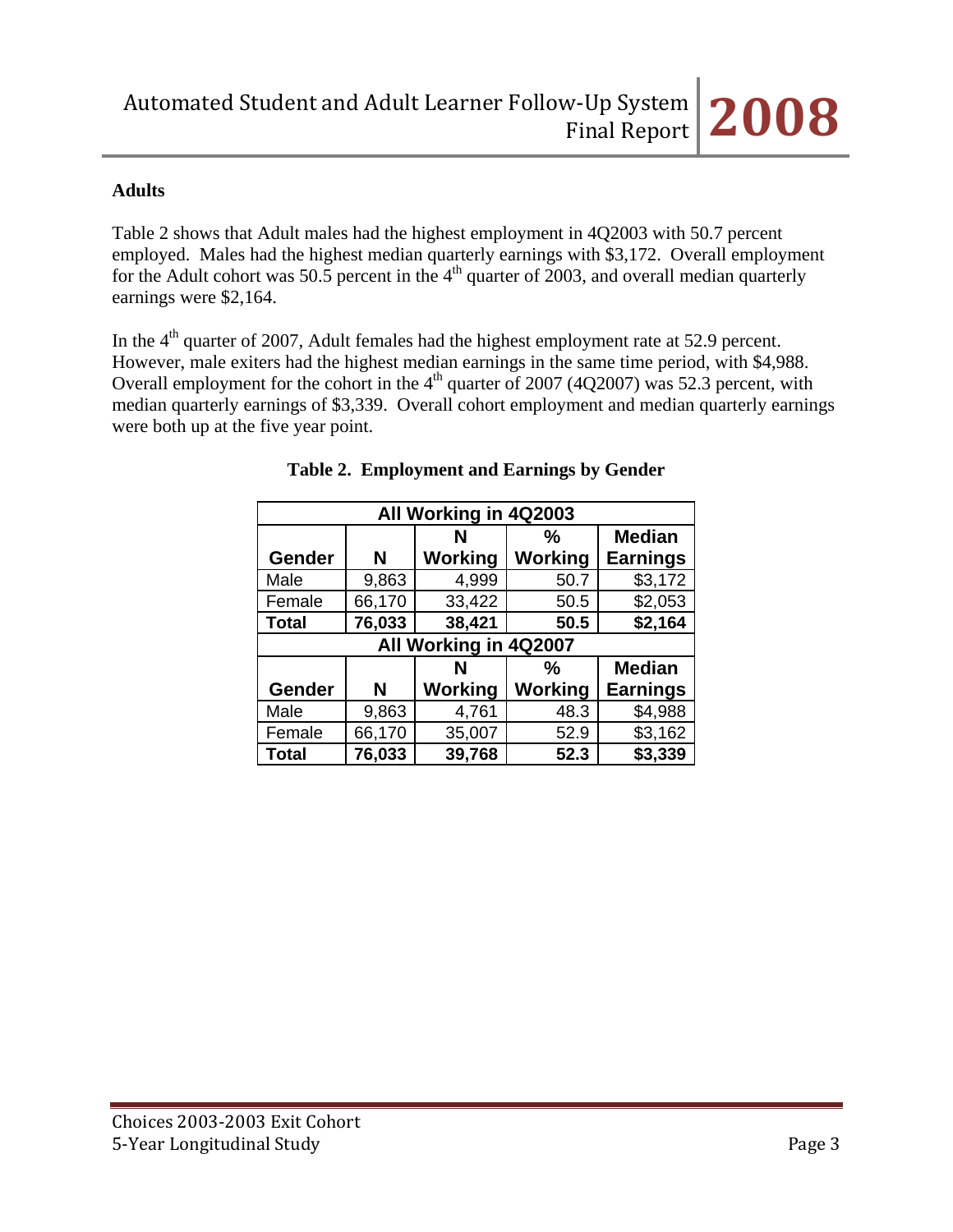In 2003, Blacks had the highest employment at 52.4 percent, followed by Hispanics with 51.7 percent employed (Table 3). Asians had the highest median quarterly earnings at \$3,155 followed by Native Americans with \$2,401.

Blacks had the highest employment in 4Q2007 at 57.2 percent, followed by Hispanics with 52.6 percent employment. Asians again posted the highest median quarterly earnings in 4Q2007 at \$4,286 while Native Americans showed the second highest median earnings at \$3,842.

| All Working in 4Q2003 |        |                       |                |                 |  |
|-----------------------|--------|-----------------------|----------------|-----------------|--|
|                       |        | N                     | ℅              | <b>Median</b>   |  |
| <b>Ethnicity</b>      | N      | <b>Working</b>        | Working        | <b>Earnings</b> |  |
| Unknown               | 182    | 93                    | 51.1           | \$1,719         |  |
| <b>Native</b>         |        |                       |                |                 |  |
| American              | 229    | 105                   | 45.9           | \$2,401         |  |
| Asian                 | 338    | 114                   | 33.7           | \$3,155         |  |
| White                 | 17,767 | 8,201                 | 46.2           | \$2,256         |  |
| <b>Black</b>          | 24,082 | 12,624                | 52.4           | \$2,054         |  |
| Hispanic              | 33,435 | 17,284                | 51.7           | \$2,196         |  |
| <b>Total</b>          | 76,033 | 38,421                | 50.5           | \$2,164         |  |
|                       |        | All Working in 4Q2007 |                |                 |  |
|                       |        | N                     | %              | <b>Median</b>   |  |
| <b>Ethnicity</b>      | N      | Working               | <b>Working</b> | <b>Earnings</b> |  |
| Unknown               | 182    | 104                   | 57.1           | \$3,685         |  |
| <b>Native</b>         |        |                       |                |                 |  |
| American              | 229    | 94                    | 41.1           | \$3,842         |  |
| Asian                 | 338    | 109                   | 32.3           | \$4,286         |  |
| White                 | 17,767 | 8,114                 | 45.7           | \$3,507         |  |
| <b>Black</b>          | 24,082 | 13,762                | 57.2           | \$3,234         |  |
|                       |        |                       |                |                 |  |
| Hispanic              | 33,435 | 17,585                | 52.6           | \$3,333         |  |

#### **Table 3. Employment and Earnings by Ethnicity**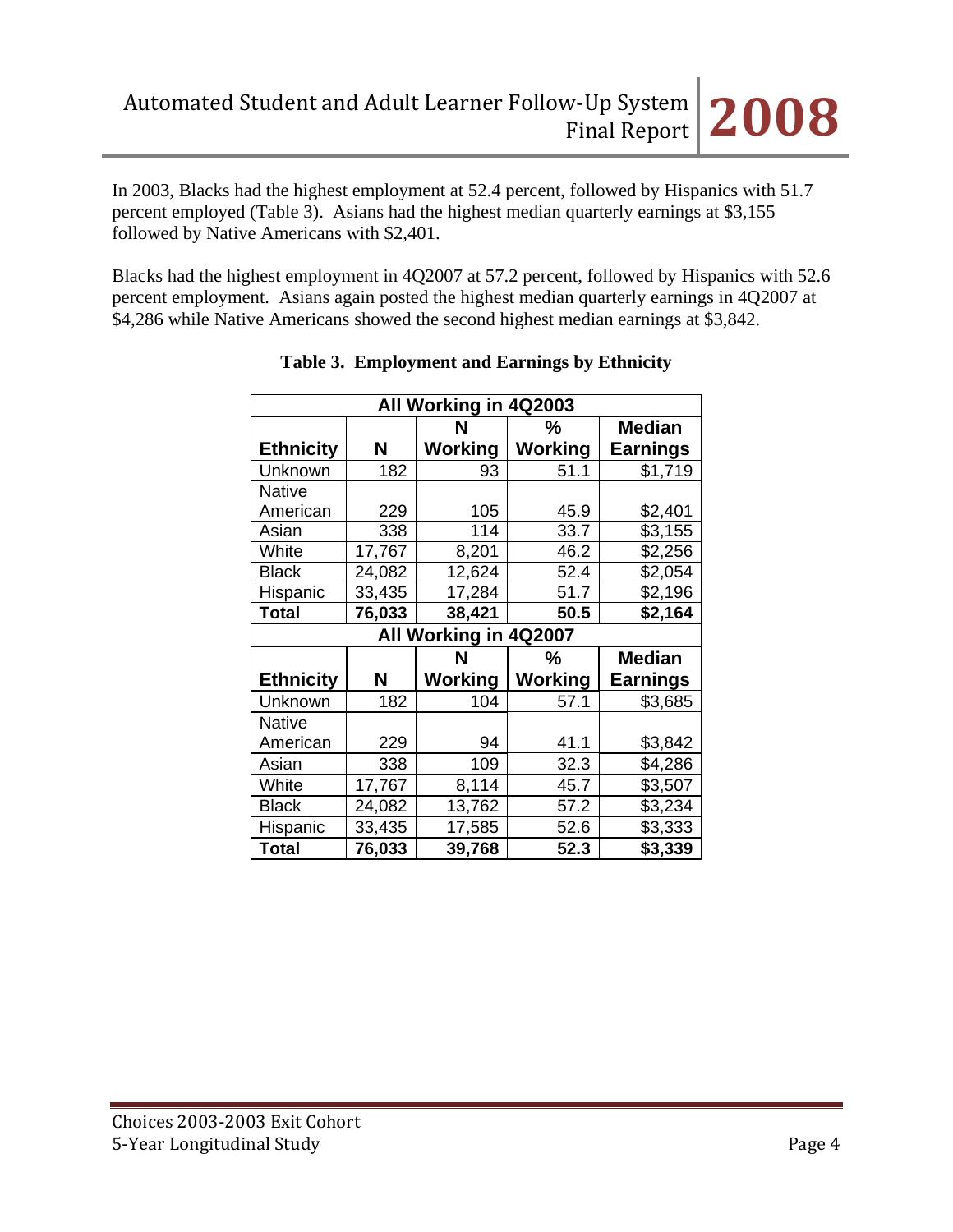Table 4 shows employment and earnings for Choices adults by activity for 4Q2003 and 4Q2007. In 2003, adults in the Training activity had the highest employment with 54.6 percent employed. Participants in the Training activity also had the highest median quarterly earnings with \$2,298.

Adults in the Training activity had the highest employment percentage in 4Q2007 at 57.0 percent, as well as the highest median quarterly earnings at \$3,619. All activity groups experienced greater earnings at the five-year mark, which may be anecdotal evidence of the wage premium associated with staying employed over time.

| All Working in 4Q2003 |        |              |                     |                                  |  |  |  |
|-----------------------|--------|--------------|---------------------|----------------------------------|--|--|--|
| <b>Activity</b>       | N      | N<br>Working | ℅<br><b>Working</b> | <b>Median</b><br><b>Earnings</b> |  |  |  |
| Education             | 3,270  | 1,525        | 46.6                | \$1,678                          |  |  |  |
| Training              | 11,193 | 6,115        | 54.6                | \$2,298                          |  |  |  |
| Employment            | 61,570 | 30,781       | 50.0                | \$2,169                          |  |  |  |
| <b>Total</b>          | 76,033 | 38,421       | 50.5                | \$2,164                          |  |  |  |
| All Working in 4Q2007 |        |              |                     |                                  |  |  |  |
|                       |        |              |                     |                                  |  |  |  |
|                       |        | N            | $\%$                | <b>Median</b>                    |  |  |  |
| <b>Activity</b>       | N      | Working      | <b>Working</b>      | <b>Earnings</b>                  |  |  |  |
| Education             | 3,270  | 1,748        | 53.5                | \$2,696                          |  |  |  |
| Training              | 11,193 | 6,382        | 57.0                | \$3,619                          |  |  |  |
| Employment            | 61,570 | 31,638       | 51.4                | \$3,326                          |  |  |  |

# **Table 4. Employment and Earnings by Activity**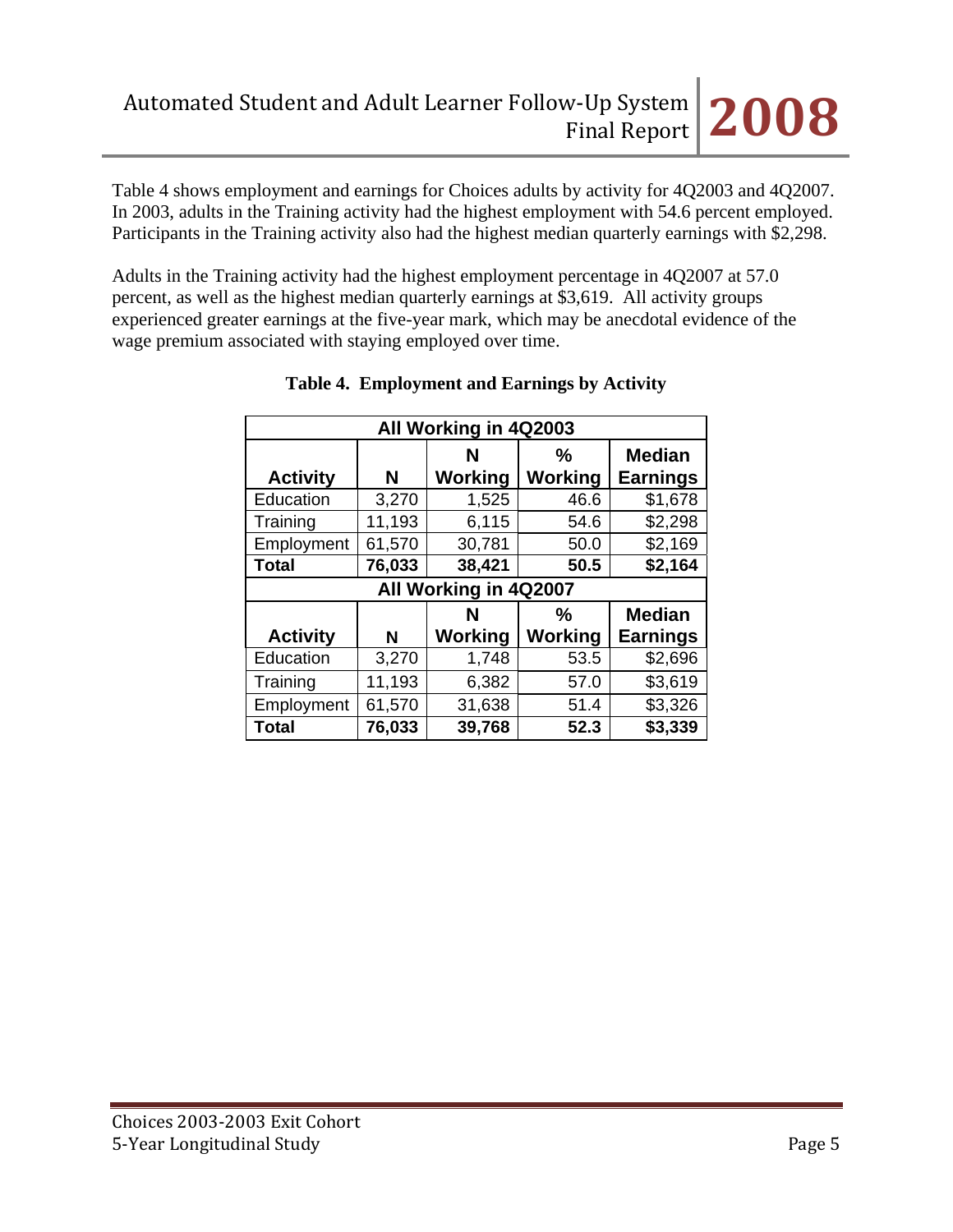Table 5 shows the number of Adult Choices participants involved in Core, Non-Core, and Core (with Limit) activities. The majority of Choices participants were involved in Core activities. Choices Core activities include job-search assistance, unsubsidized and subsidized employment, on-the-job training, and work experience. Non-core activities are limited. They include jobskills training, educational services leading toward a GED certificate, and parental skills training (Texas Administrative Code §811.25). Those participating in Core activities had the highest employment and earnings in the  $4<sup>th</sup>$  quarter of 2003 at 58.0 percent, as well as having the highest median quarterly earnings at \$2,334. In 4Q2007, Core service recipients again had the highest employment with 56.7 percent working with median quarterly earnings of \$3,498. Core activities seem to be correlated to higher employment and earnings in the adult cohort.

| All Working in 4Q2003 |        |                       |                |                 |  |  |
|-----------------------|--------|-----------------------|----------------|-----------------|--|--|
| Type of               |        | N                     | $\frac{0}{0}$  | <b>Median</b>   |  |  |
| <b>Service</b>        | N      | Working               | Working        | <b>Earnings</b> |  |  |
| Non Core              | 2,767  | 1,314                 | 47.5           | \$1,930         |  |  |
| Core (with Limit)     | 33,170 | 13,858                | 41.8           | \$1,891         |  |  |
| Core                  | 40,096 | 23,249                | 58.0           | \$2,334         |  |  |
| <b>Total</b>          | 76,033 | 38,421                | 50.5           | \$2,164         |  |  |
|                       |        | All Working in 4Q2007 |                |                 |  |  |
| <b>Type of</b>        |        | N                     | $\frac{0}{0}$  | <b>Median</b>   |  |  |
| <b>Service</b>        | N      | <b>Working</b>        | <b>Working</b> | <b>Earnings</b> |  |  |
| Non Core              | 2,767  | 1,466                 | 53.0           | \$3,130         |  |  |
| Core (with Limit)     | 33,170 | 15,558                | 46.9           | \$3,130         |  |  |
| Core                  | 40,096 | 22,744                | 56.7           | \$3,498         |  |  |
| <b>Total</b>          | 76,033 | 39,768                | 52.3           | \$3,339         |  |  |

#### **Table 5. Employment and Earnings by Service Type**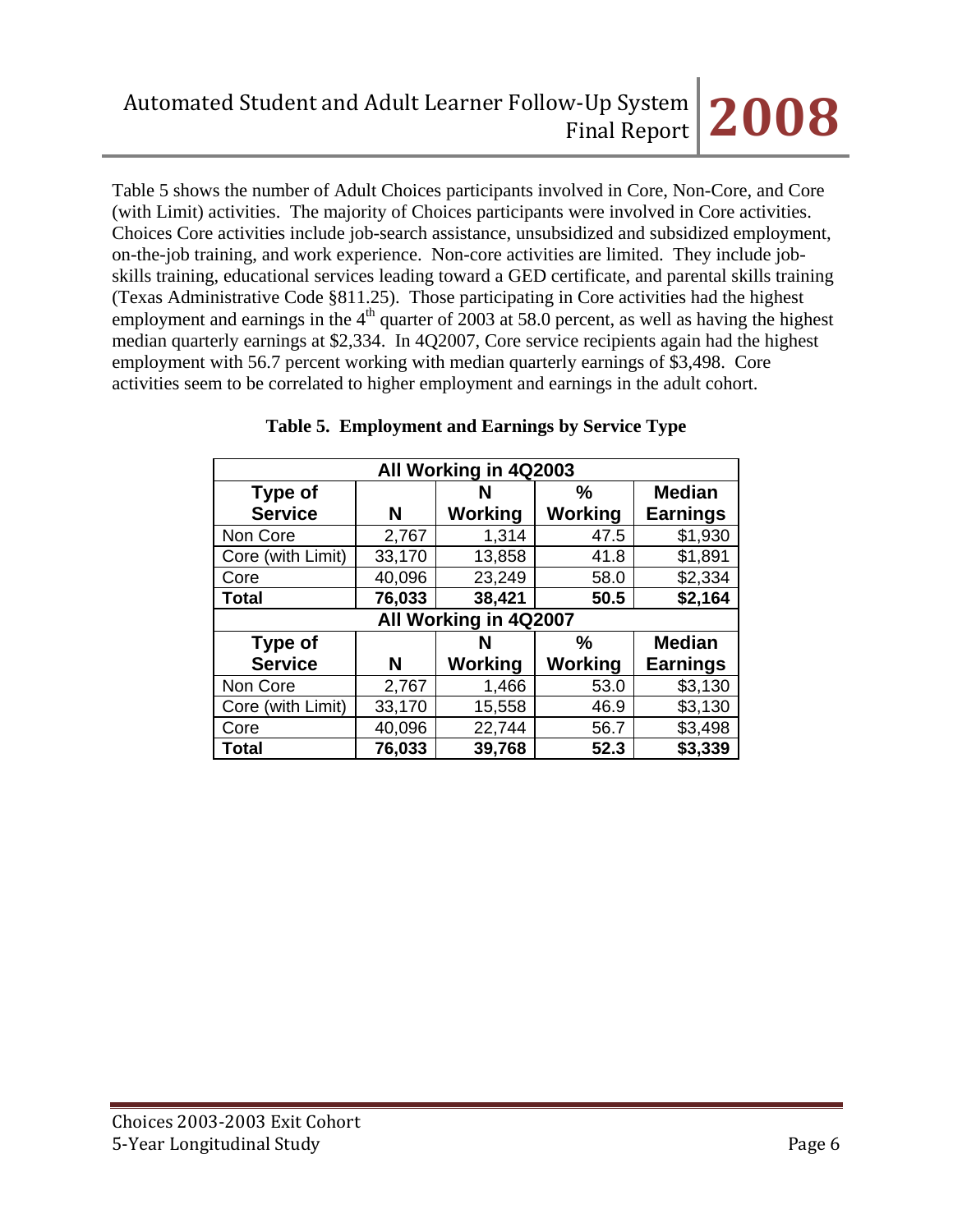Table 6 shows employment and earnings by Local Workforce Development Area (LWDA). South Plains LWDA showed the highest employment in 4Q2003 with 60.3 percent employed, as well as 4Q2007 with 59.4 percent employed. Rural Capital LWDA has the highest median quarterly earnings in 4Q2003 with \$2,602. Rural Capital LWDA again had the highest median quarterly earnings in 4Q2007 at \$4,031.

|                            |        | All Working in 4Q2003 |                          | All Working in 4Q2007            |                           |                     |                          |                           |
|----------------------------|--------|-----------------------|--------------------------|----------------------------------|---------------------------|---------------------|--------------------------|---------------------------|
| <b>LWDA</b>                | N      | N<br>Working          | $\frac{0}{0}$<br>Working | <b>Median</b><br><b>Earnings</b> | $\boldsymbol{\mathsf{N}}$ | N<br><b>Working</b> | $\frac{9}{6}$<br>Working | <b>Median</b><br>Earnings |
| Alamo                      | 5,823  | 2,947                 | 50.6                     | \$1,888                          | 5,823                     | 2,982               | 51.2                     | \$3,068                   |
| <b>Brazos Valley</b>       | 1,043  | 535                   | 51.3                     | \$1,919                          | 1,043                     | 571                 | 54.8                     | \$3,330                   |
| <b>Cameron County</b>      | 2,355  | 1,204                 | 51.1                     | \$2,110                          | 2,355                     | 1,240               | 52.7                     | \$3,097                   |
| Capital Area               | 2,099  | 1,136                 | 54.1                     | \$2,345                          | 2,099                     | 1,192               | 56.8                     | \$3,918                   |
| Central Texas              | 1,334  | 692                   | 51.9                     | \$2,021                          | 1,334                     | 633                 | 47.5                     | \$3,522                   |
| <b>Coastal Bend</b>        | 3,196  | 1,727                 | 54.0                     | \$1,974                          | 3,196                     | 1,717               | 53.7                     | \$3,004                   |
| Concho Valley              | 528    | 275                   | 52.1                     | \$1,875                          | 528                       | 276                 | 52.3                     | \$2,876                   |
| <b>Dallas</b>              | 7,200  | 3,518                 | 48.9                     | \$2,546                          | 7,200                     | 3,934               | 54.6                     | \$3,910                   |
| Deep East Texas            | 1,819  | 851                   | 46.8                     | \$2,016                          | 1,819                     | 893                 | 49.1                     | \$2,954                   |
| <b>East Texas</b>          | 2,965  | 1,536                 | 51.8                     | \$2,110                          | 2,965                     | 1,612               | 54.4                     | \$3,190                   |
| Golden Crescent            | 701    | 398                   | 56.8                     | \$2,003                          | 701                       | 408                 | 58.2                     | \$3,171                   |
| <b>Gulf Coast</b>          | 12,829 | 6,139                 | 47.9                     | \$2,265                          | 12,829                    | 6,722               | 52.4                     | \$3,537                   |
| <b>Heart of Texas</b>      | 1,460  | 776                   | 53.2                     | \$1,875                          | 1,460                     | 816                 | 55.9                     | \$3,196                   |
| Lower Rio Grande<br>Valley | 6,406  | 3,163                 | 49.4                     | \$2,123                          | 6,406                     | 3,255               | 50.8                     | \$3,379                   |
| Middle Rio Grande          | 1,314  | 605                   | 46.0                     | \$1,854                          | 1,314                     | 667                 | 50.8                     | \$2,747                   |
| North Central              | 2,615  | 1,313                 | 50.2                     | \$2,505                          | 2,615                     | 1,337               | 51.1                     | \$3,573                   |
| North East Texas           | 1,263  | 615                   | 48.7                     | \$1,911                          | 1,263                     | 622                 | 49.3                     | \$2,930                   |
| <b>North Texas</b>         | 832    | 441                   | 53.0                     | \$1,800                          | 832                       | 409                 | 49.2                     | \$3,109                   |
| Panhandle                  | 1,442  | 761                   | 52.8                     | \$2,266                          | 1,442                     | 768                 | 53.3                     | \$2,986                   |
| Permian Basin              | 1,817  | 936                   | 51.5                     | \$2,217                          | 1,817                     | 969                 | 53.3                     | \$3,443                   |
| <b>Rural Capital</b>       | 1,248  | 649                   | 52.0                     | \$2,602                          | 1,248                     | 651                 | 52.2                     | \$4,031                   |
| South East Texas           | 1,779  | 930                   | 52.3                     | \$1,712                          | 1,779                     | 956                 | 53.7                     | \$2,815                   |
| <b>South Plains</b>        | 1,971  | 1,188                 | 60.3                     | \$1,988                          | 1,971                     | 1,171               | 59.4                     | \$3,082                   |
| South Texas                | 1,409  | 733                   | 52.0                     | \$2,197                          | 1,409                     | 707                 | 50.2                     | \$3,324                   |
| <b>Tarrant County</b>      | 4,208  | 2,249                 | 53.5                     | \$2,499                          | 4,208                     | 2,228               | 53.0                     | \$3,669                   |
| Texoma                     | 531    | 238                   | 44.8                     | \$2,313                          | 531                       | 236                 | 44.4                     | \$3,370                   |
| <b>Upper Rio Grande</b>    | 4,442  | 2,116                 | 47.6                     | \$2,228                          | 4,442                     | 2,042               | 46.0                     | \$3,226                   |
| <b>West Central</b>        | 1,404  | 750                   | 53.4                     | \$1,913                          | 1,404                     | 754                 | 53.7                     | \$3,035                   |
| <b>Total</b>               | 76,033 | 38,421                | 50.5                     | \$2,164                          | 76,033                    | 39,768              | 52.3                     | \$3,339                   |

# **Table 6. Employment and Earnings by LWDA**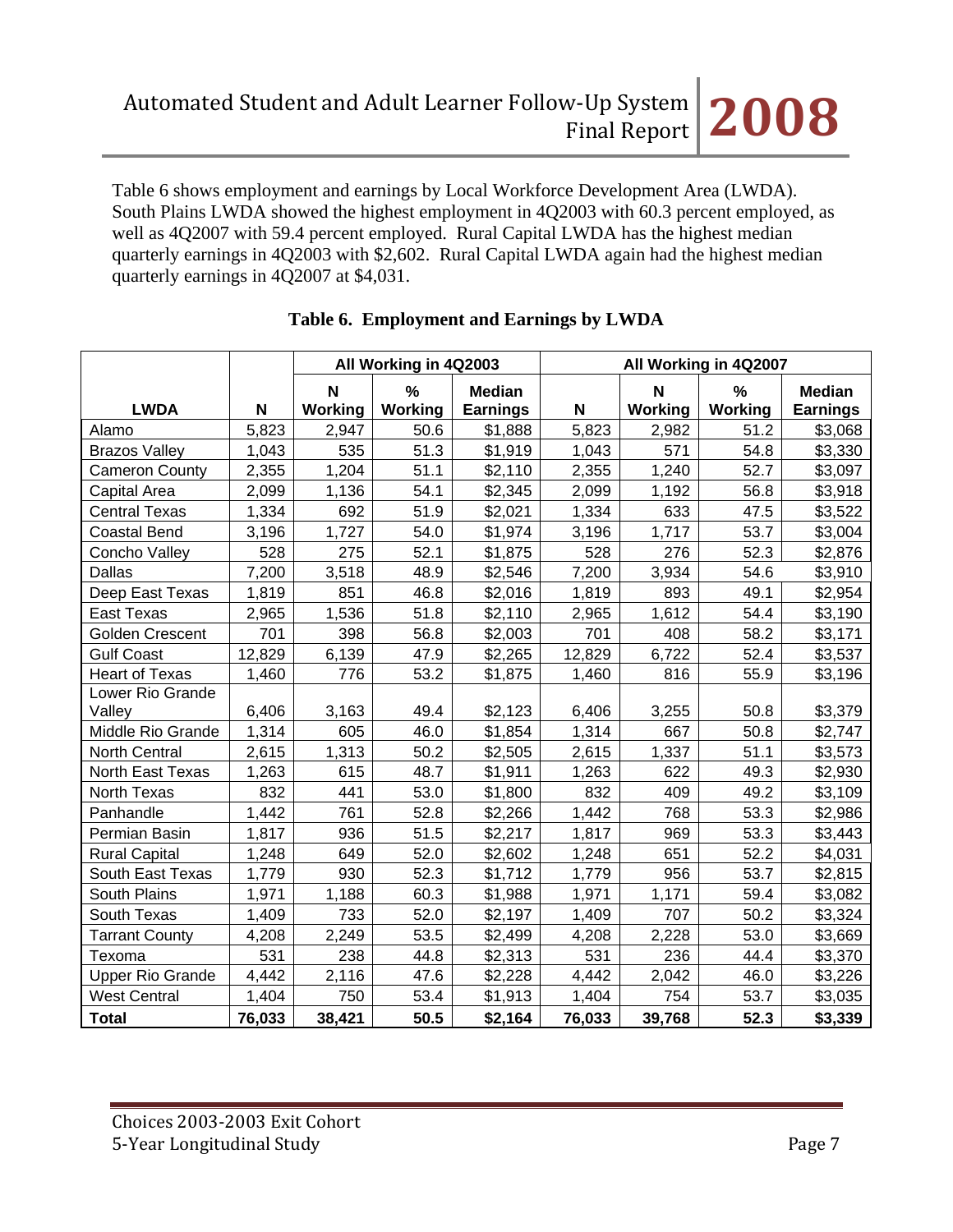Table 7 shows the top ten industries of employment in 4Q2003 by 4-digit NAICS code. We see that Limited-Service Eating Places was the most common industry sector of employment in 4Q2003. Those participants working in the Nursing Care Facilities sector posted the highest median quarterly earnings in 4Q2003 at \$2,457.

|                                         | N       | <b>Median</b>   | <b>NAICS</b> |
|-----------------------------------------|---------|-----------------|--------------|
| <b>Industry Sector</b>                  | Working | <b>Earnings</b> | Code         |
| <b>Limited-Service Eating Places</b>    | 3,903   | \$1,521         | 7222         |
| <b>Employment Services</b>              | 3,235   | \$1,504         | 5613         |
| <b>Home Health Care Services</b>        | 2,763   | \$1,287         | 6216         |
| <b>Nursing Care Facilities</b>          | 1,743   | \$2,457         | 6231         |
| <b>Full-Service Restaurants</b>         | 1,573   | \$1,538         | 7221         |
| <b>Other General Merchandise Stores</b> | 1,567   | \$2,453         | 4529         |
| <b>Elementary and Secondary Schools</b> | 1,380   | \$2,355         | 6111         |
| <b>Business Support Services</b>        | 1,267   | \$2,133         | 5614         |
| <b>Gasoline Stations</b>                | 968     | \$2,229         | 4471         |
| <b>Child Day Care Services</b>          | 963     | \$2,169         | 6244         |

|  |  | Table 7. Top 10 Industries of Employment for Adults Working in 4Q2003 |  |  |  |  |  |
|--|--|-----------------------------------------------------------------------|--|--|--|--|--|
|--|--|-----------------------------------------------------------------------|--|--|--|--|--|

Table 8 shows the top ten industries of employment for Adults working in 4Q2007. Replacing Limited-Service Eating Places at the top of the list was Employment Services, the second most common industry sector for those employed in 4Q2003. Elementary and Secondary Schools had the highest median quarterly earnings in 4Q2007 at \$3,746.

|                                         | N              | <b>Median</b>   | <b>NAICS</b> |
|-----------------------------------------|----------------|-----------------|--------------|
| <b>Industry Sector</b>                  | <b>Working</b> | <b>Earnings</b> | Code         |
| <b>Employment Services</b>              | 3,445          | \$2,275         | 5613         |
| <b>Limited-Service Eating Places</b>    | 3,282          | \$2,082         | 7222         |
| <b>Home Health Care Services</b>        | 3,090          | \$1,744         | 6216         |
| <b>Elementary and Secondary Schools</b> | 1,741          | \$3,746         | 6111         |
| <b>Nursing Care Facilities</b>          | 1,740          | \$3,567         | 6231         |
| <b>Other General Merchandise Stores</b> | 1,533          | \$3,425         | 4529         |
| <b>Full-Service Restaurants</b>         | 1,419          | \$2,069         | 7221         |
| <b>Business Support Services</b>        | 960            | \$3,712         | 5614         |
| <b>Grocery Stores</b>                   | 933            | \$2,814         | 4451         |
| <b>Gasoline Stations</b>                | 932            | \$3,009         | 4471         |

#### **Table 8. Top 10 Industries of Employment for Adults Working in 4Q2007**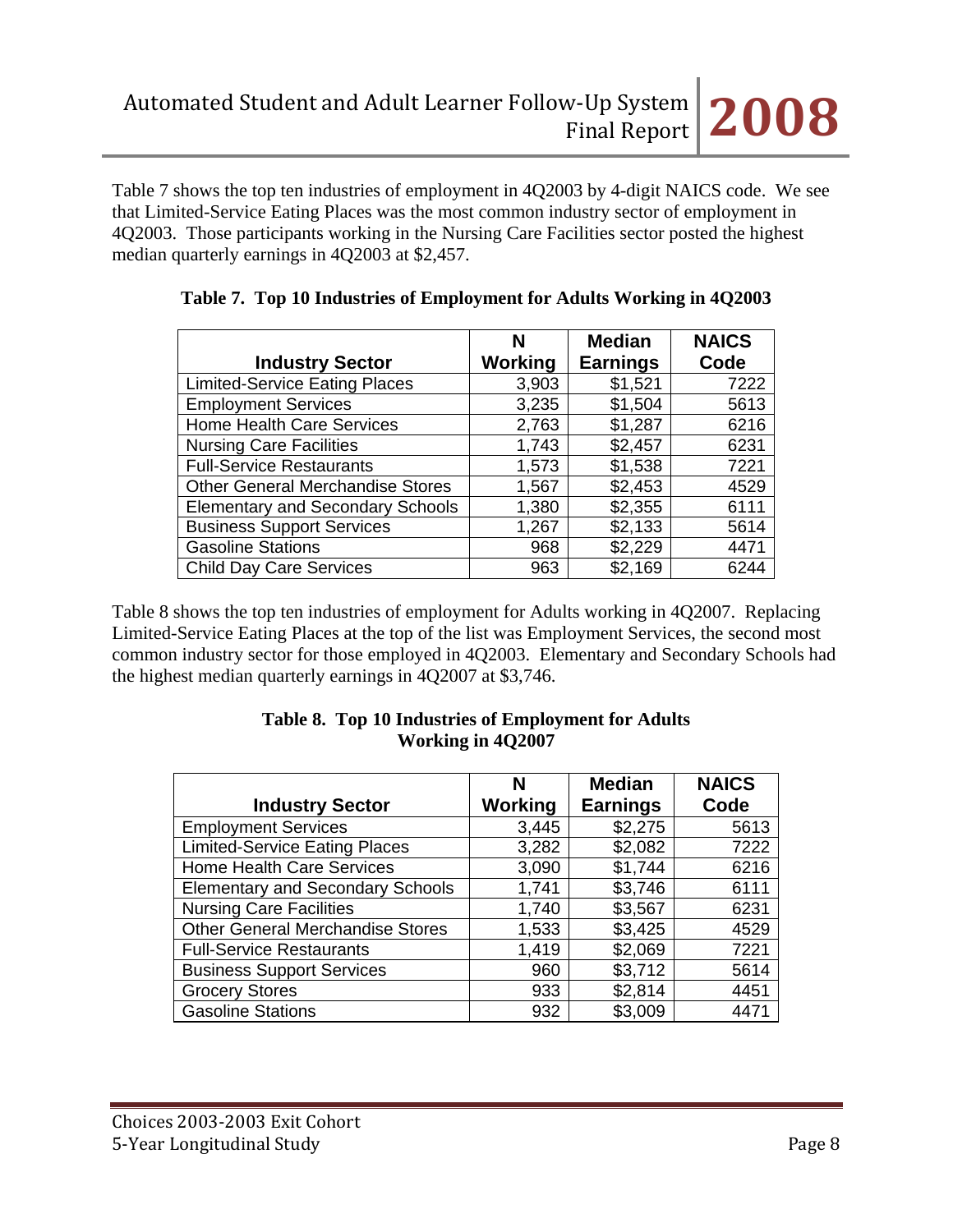# **Teens**

In the Choices program, adults and teens are counted separately. Table 9 shows employment and earnings by gender for Teen Choices participants during the study period. Females make up a large percentage of the teen cohort. Males had the higher employment percentage in 4Q2007 at 57.0 percent, and both groups showed a positive change in employment percentage between 4Q2003 and 4Q2007. Males had higher median earnings in the  $4<sup>th</sup>$  quarter of 2007 at \$4,191 both genders showed earnings gains over the study period. Overall, teens had 41.4 percent employment in 4Q2003 with median quarterly earnings of \$1,241 and 51.6 percent employment in 4Q2007 with median earnings of \$2,361.

| All Working in 4Q2003 |       |                       |              |                                  |  |
|-----------------------|-------|-----------------------|--------------|----------------------------------|--|
| <b>Gender</b>         | N     | N<br>Working          | ℅<br>Working | <b>Median</b><br><b>Earnings</b> |  |
| Male                  | 235   | 105                   | 44.7         | \$1,648                          |  |
| Female                | 2,481 | 1,018                 | 41.0         | \$1,191                          |  |
| <b>Total</b>          | 2,716 | 1,123                 | 41.4         | \$1,241                          |  |
|                       |       | All Working in 4Q2007 |              |                                  |  |
|                       |       | N                     | ℅            | <b>Median</b>                    |  |
| Gender                | N     | Working               | Working      | <b>Earnings</b>                  |  |
| Male                  | 235   | 134                   | 57.0         | \$4,191                          |  |
| Female                | 2,481 | 1,268                 | 51.1         | \$2,240                          |  |
| <b>Total</b>          | 2,716 | 1,402                 | 51.6         | \$2,361                          |  |

# **Table 9. Employment and Earnings for Teens by Gender**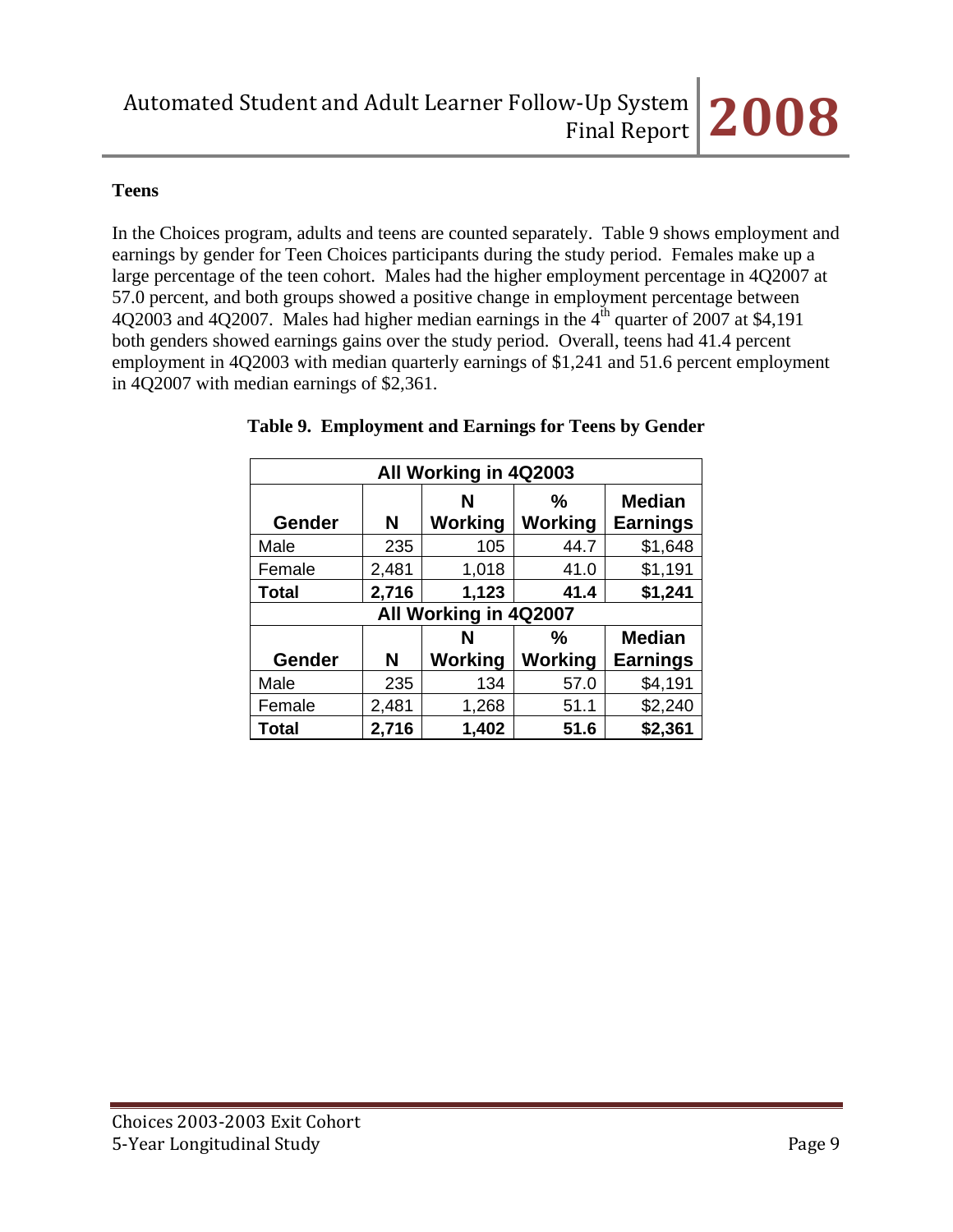Table 10 shows employment and earnings by ethnicity. In 4Q2003, Whites had the highest employment at 45.1 percent, excluding unknowns. Blacks had the next highest employment at 44.0 percent. Native Americans had the highest median quarterly earnings at \$1,858 in 4Q2003.

Excluding unknowns, Blacks had the highest employment in 4Q2007 at 57.7 percent, and Hispanics had the highest median quarterly earnings in 4Q2007 at \$2,556. Care must be taken in generalizing from these results because the numbers in some cells are too small to yield statistically significant inferences about the groups from which they come.

| All Working in 4Q2003                                                                                |       |                       |                |                 |  |  |  |
|------------------------------------------------------------------------------------------------------|-------|-----------------------|----------------|-----------------|--|--|--|
|                                                                                                      |       | N                     | %              | <b>Median</b>   |  |  |  |
| <b>Ethnicity</b>                                                                                     | Ν     | Working               | Working        | <b>Earnings</b> |  |  |  |
| Asian                                                                                                | n/a   | n/a                   | n/a            | n/a             |  |  |  |
| <b>Native</b>                                                                                        |       |                       |                |                 |  |  |  |
| American                                                                                             | 6     | n/a                   | 33.3           | \$1,858         |  |  |  |
| Unknown                                                                                              | 11    | 5                     | 45.5           | \$953           |  |  |  |
| White                                                                                                | 463   | 209                   | 45.1           | \$1,241         |  |  |  |
| <b>Black</b>                                                                                         | 770   | 339                   | 44.0           | \$1,180         |  |  |  |
| Hispanic                                                                                             | 1,465 | 568                   | 38.8           | \$1,277         |  |  |  |
| 41.4<br>\$1,241<br><b>Total</b><br>1,123<br>2,716                                                    |       |                       |                |                 |  |  |  |
|                                                                                                      |       | All Working in 4Q2007 |                |                 |  |  |  |
|                                                                                                      |       | N                     | $\frac{0}{0}$  | <b>Median</b>   |  |  |  |
| <b>Ethnicity</b>                                                                                     | N     | <b>Working</b>        | <b>Working</b> | <b>Earnings</b> |  |  |  |
|                                                                                                      |       |                       |                |                 |  |  |  |
| Asian                                                                                                | n/a   | n/a                   | n/a            | n/a             |  |  |  |
| <b>Native</b>                                                                                        |       |                       |                |                 |  |  |  |
| American                                                                                             | 6     | n/a                   | 33.3           | \$2,417         |  |  |  |
| Unknown                                                                                              | 11    | 5                     | 45.5           | \$4,690         |  |  |  |
| White                                                                                                | 463   | 219                   | 47.3           | \$2,254         |  |  |  |
| <b>Black</b>                                                                                         | 770   | 444                   | 57.7           | \$1,923         |  |  |  |
| Hispanic                                                                                             | 1,465 | 732                   | 50.0           | \$2,556         |  |  |  |
| <b>Total</b>                                                                                         | 2,716 | 1,402                 | 51.6           | \$2,361         |  |  |  |
| Note: Cells with values smaller than 5 are marked "n/a" to protect<br>the privacy of cohort members. |       |                       |                |                 |  |  |  |

**Table 10. Employment and Earnings for Teens by Ethnicity**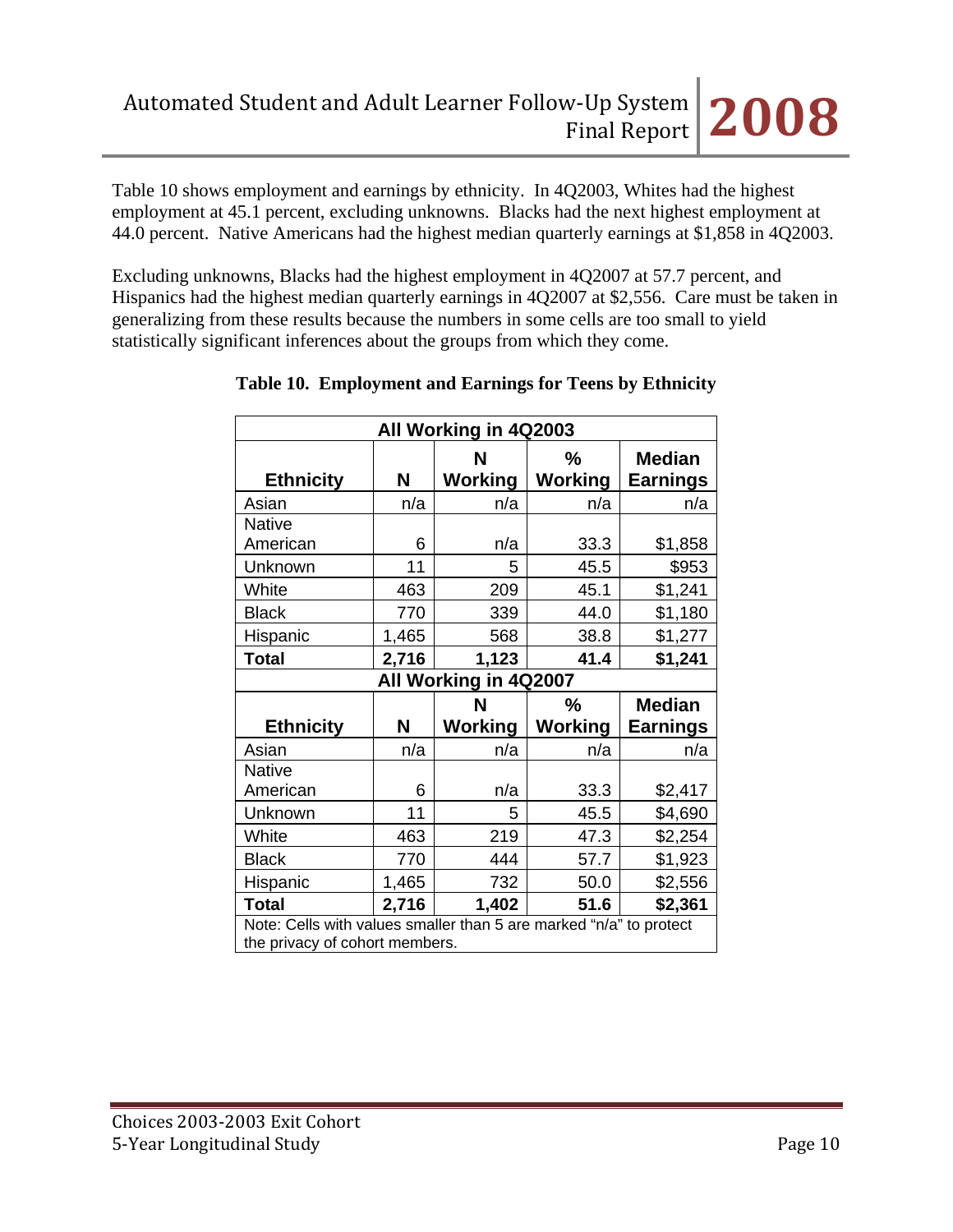Table 11 shows employment and earnings for teens by activity for 4Q2003 and 4Q2007. In 2003, teens in the Training activity had the highest employment at 53.9 percent, and the highest median quarterly earnings at \$1,453. Teens in the Employment activity had the highest employment percentage at 51.7 percent, while teens in the training activity had the highest median quarterly earnings in 4Q2007 at \$4,209 (Table 11). Participants in all activities experienced increased earnings over the study period.

| All Working in 4Q2003               |                                               |         |                |          |  |  |  |  |
|-------------------------------------|-----------------------------------------------|---------|----------------|----------|--|--|--|--|
| <b>Activity</b>                     | $\frac{9}{6}$<br>N<br>Working<br>N<br>Working |         |                |          |  |  |  |  |
| Training                            | 13                                            |         | 53.9           | \$1,453  |  |  |  |  |
| Education                           | 976                                           | 385     | 39.5           | \$1,130  |  |  |  |  |
| Employment                          | 1,727                                         | 731     | 42.3           | \$1,287  |  |  |  |  |
| <b>Total</b>                        | 2,716                                         | 1,123   | 41.4           | \$1,241  |  |  |  |  |
| All Working in 4Q2007               |                                               |         |                |          |  |  |  |  |
| <b>Median</b><br>$\frac{0}{0}$<br>N |                                               |         |                |          |  |  |  |  |
| <b>Activity</b>                     | N                                             | Working | <b>Working</b> | Earnings |  |  |  |  |
| Training                            | 13                                            | 6       | 46.2           | \$4,209  |  |  |  |  |
| Education                           | 976                                           | 504     | 51.6           | \$2,250  |  |  |  |  |
| Employment                          | 1,727                                         | 892     | 51.7           | \$2,417  |  |  |  |  |
| <b>Total</b>                        | 2,716                                         | 1,402   | 51.6           | \$2,361  |  |  |  |  |

# **Table 11. Employment and Earnings for Teens by Activity**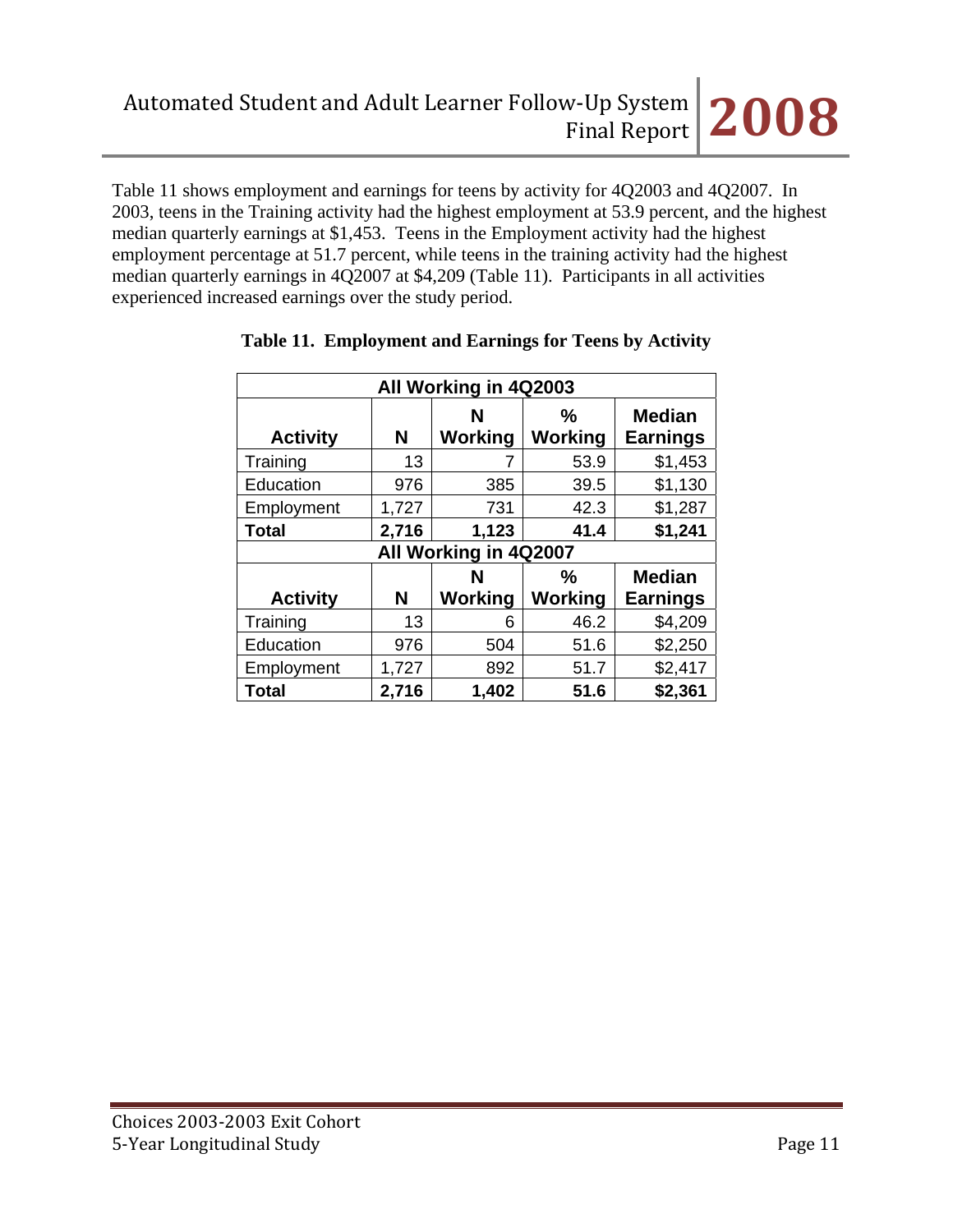Table 12 shows the number of Teen Choices participants involved in Core, Non-Core, and Core (with Limit) activities. A slightly higher percentage of Teen participants from this cohort were involved in Core activities. Those participating in Core activities had the highest employment in the 4<sup>th</sup> quarters of 2003 and 2007, with 53.1 percent and 56.4 percent working, respectively. Participants receiving Core services had the highest median quarterly earnings in 4Q2003 and 4Q2007, with \$1,536 and \$2,890. Core activities seem to be related to high employment and earnings in the teen portion of the cohort as well.

| All Working in 4Q2003                                 |       |         |                |                 |  |  |  |  |
|-------------------------------------------------------|-------|---------|----------------|-----------------|--|--|--|--|
| <b>Type of</b>                                        |       | N       | $\%$           | <b>Median</b>   |  |  |  |  |
| <b>Service</b>                                        | N     | Working | <b>Working</b> | <b>Earnings</b> |  |  |  |  |
| Core                                                  | 700   | 372     | 53.1           | \$1,536         |  |  |  |  |
| Non Core                                              | 977   | 386     | 39.5           | \$1,127         |  |  |  |  |
| Core (with Limit)                                     | 1,039 | 365     | 35.1           | \$1,092         |  |  |  |  |
| <b>Total</b>                                          | 2,716 | 1,123   | 41.4           | \$1,241         |  |  |  |  |
| All Working in 4Q2007                                 |       |         |                |                 |  |  |  |  |
| <b>Median</b><br><b>Type of</b><br>$\frac{0}{0}$<br>N |       |         |                |                 |  |  |  |  |
| <b>Service</b>                                        | N     | Working | <b>Working</b> | <b>Earnings</b> |  |  |  |  |
| Core                                                  | 700   | 395     | 56.4           | \$2,890         |  |  |  |  |
| Non Core                                              | 977   | 504     | 51.6           | \$2,250         |  |  |  |  |
| Core (with Limit)                                     | 1,039 | 503     | 48.4           | \$2,168         |  |  |  |  |
| <b>Total</b>                                          | 2,716 | 1,402   | 51.6           | \$2,361         |  |  |  |  |

# **Table 12. Employment and Earnings for Teens by Service Type**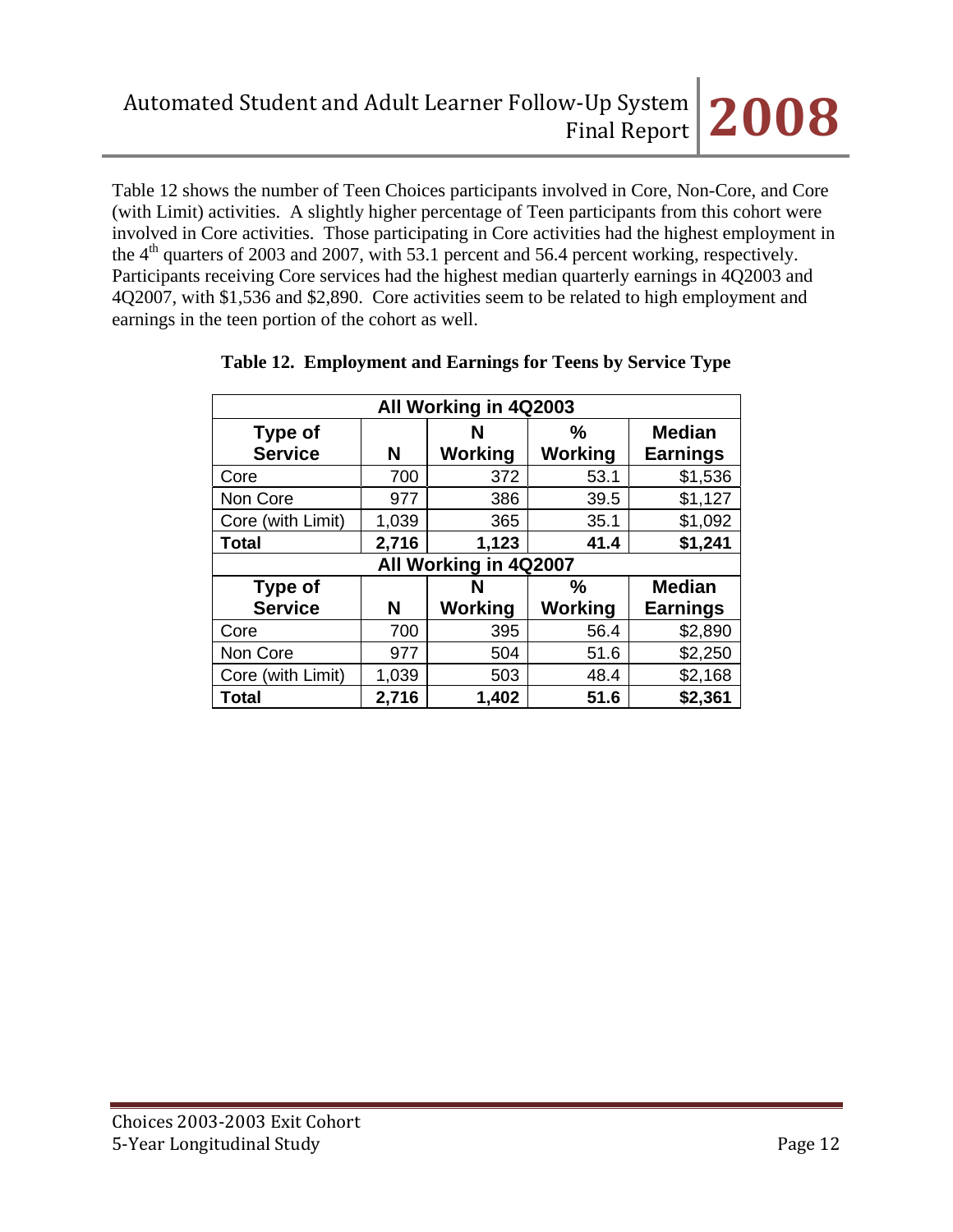Table 13 shows employment and earnings for teens by LWDA. In 4Q2003, Texoma LWDA had the highest employment at 65.2 percent. Rural Capital LWDA had the highest median quarterly earnings with \$2,488. Brazos Valley LWDA showed the highest employment in 4Q2007 at 76.7 percent. Rural Capital LWDA had the highest median quarterly earnings in 4Q2007 at \$4,091 followed by Texoma LWDA at \$3,486.

|                                                                                                   |                 | All Working in 4Q2003 |         | All Working in 4Q2007 |                 |                 |                   |                 |
|---------------------------------------------------------------------------------------------------|-----------------|-----------------------|---------|-----------------------|-----------------|-----------------|-------------------|-----------------|
|                                                                                                   |                 | N                     | $\%$    | <b>Median</b>         |                 | N               | %                 | <b>Median</b>   |
| <b>LWDA</b>                                                                                       | N               | Working               | Working | <b>Earnings</b>       | N               | Working         | Working           | <b>Earnings</b> |
| Alamo                                                                                             | 208             | 92                    | 44.2    | \$1,148               | 208             | 92              | 44.2              | \$2,339         |
| <b>Brazos Valley</b>                                                                              | 43              | 19                    | 44.2    | \$1,172               | 43              | 33              | 76.7              | \$1,600         |
| <b>Cameron County</b>                                                                             | 116             | 43                    | 37.1    | \$1,737               | 116             | 56              | 48.3              | \$2,544         |
| Capital Area                                                                                      | $\overline{87}$ | $\overline{35}$       | 40.2    | \$1,103               | $\overline{87}$ | $\overline{58}$ | 66.7              | \$2,276         |
| <b>Central Texas</b>                                                                              | 33              | 14                    | 42.4    | \$1,732               | 33              | 17              | 51.5              | \$2,702         |
| <b>Coastal Bend</b>                                                                               | 136             | 56                    | 41.2    | \$1,331               | 136             | 66              | 48.5              | \$1,876         |
| Concho Valley                                                                                     | 34              | $\overline{16}$       | 47.1    | \$2,028               | 34              | $\overline{18}$ | 52.9              | \$2,762         |
| <b>Dallas</b>                                                                                     | 229             | 86                    | 37.6    | \$984                 | 229             | 121             | 52.8              | \$1,931         |
| Deep East Texas                                                                                   | 55              | 27                    | 49.1    | \$1,123               | 55              | 30              | 54.6              | \$1,480         |
| East Texas                                                                                        | 114             | 59                    | 51.8    | \$1,321               | 114             | 61              | 53.5              | \$2,001         |
| <b>Golden Crescent</b>                                                                            | 19              | 10                    | 52.6    | \$1,122               | 19              | 12              | 63.2              | \$2,406         |
| <b>Gulf Coast</b>                                                                                 | 330             | 135                   | 40.9    | \$1,628               | 330             | 172             | 52.1              | \$2,872         |
| <b>Heart of Texas</b>                                                                             | 62              | 22                    | 35.5    | \$756                 | 62              | 33              | 53.2              | \$2,392         |
| Lower Rio Grande                                                                                  |                 |                       |         |                       |                 |                 |                   |                 |
| Valley                                                                                            | 353             | 122                   | 34.6    | \$1,085               | 353             | 165             | 46.7              | \$2,804         |
| Middle Rio Grande                                                                                 | 63              | 17                    | 27.0    | \$1,488               | 63              | 27              | 42.9              | \$2,690         |
| North Central                                                                                     | 82              | 40                    | 48.8    | \$984                 | 82              | 42              | 51.2              | \$2,223         |
| North East Texas                                                                                  | 50              | 23                    | 46.0    | \$1,353               | 50              | 25              | 50.0              | \$2,498         |
| North Texas                                                                                       | 37              | 19                    | 51.4    | \$1,086               | 37              | 18              | 48.7              | \$1,693         |
| Panhandle                                                                                         | 35              | 19                    | 54.3    | \$1,092               | 35              | 22              | 62.9              | \$1,544         |
| Permian Basin                                                                                     | 78              | 33                    | 42.3    | \$1,162               | 78              | 42              | 53.9              | \$2,439         |
| <b>Rural Capital</b>                                                                              | 26              | 11                    | 42.3    | \$2,488               | $\overline{26}$ | 15              | $\overline{57.7}$ | \$4,091         |
| South East Texas                                                                                  | 55              | 24                    | 43.6    | \$585                 | 55              | 24              | 43.6              | \$1,335         |
| South Plains                                                                                      | 91              | 42                    | 46.2    | \$943                 | 91              | 57              | 62.6              | \$2,344         |
| South Texas                                                                                       | 49              | $\overline{25}$       | 51.0    | \$1,076               | 49              | $\overline{25}$ | 51.0              | \$2,377         |
| <b>Tarrant County</b>                                                                             | 127             | 52                    | 40.9    | \$1,404               | 127             | 67              | 52.8              | \$2,426         |
| Texoma                                                                                            | 23              | $1\overline{5}$       | 65.2    | \$1,496               | 23              | $\overline{12}$ | 52.2              | \$3,486         |
| <b>Upper Rio Grande</b>                                                                           | 134             | $\overline{39}$       | 29.1    | \$1,599               | 134             | 67              | 50.0              | \$2,362         |
| <b>West Central</b>                                                                               | 47              | 28                    | 59.6    | \$730                 | 47              | 25              | 53.2              | \$1,662         |
| <b>Total</b>                                                                                      | 2,716           | 1,123                 | 41.4    | \$1,241               | 2,716           | 1,402           | 51.6              | \$2,361         |
| Note: Cells with values smaller than 5 are marked "n/a" to protect the privacy of cohort members. |                 |                       |         |                       |                 |                 |                   |                 |

# **Table 13. Employment and Earnings for Teens by LWDA**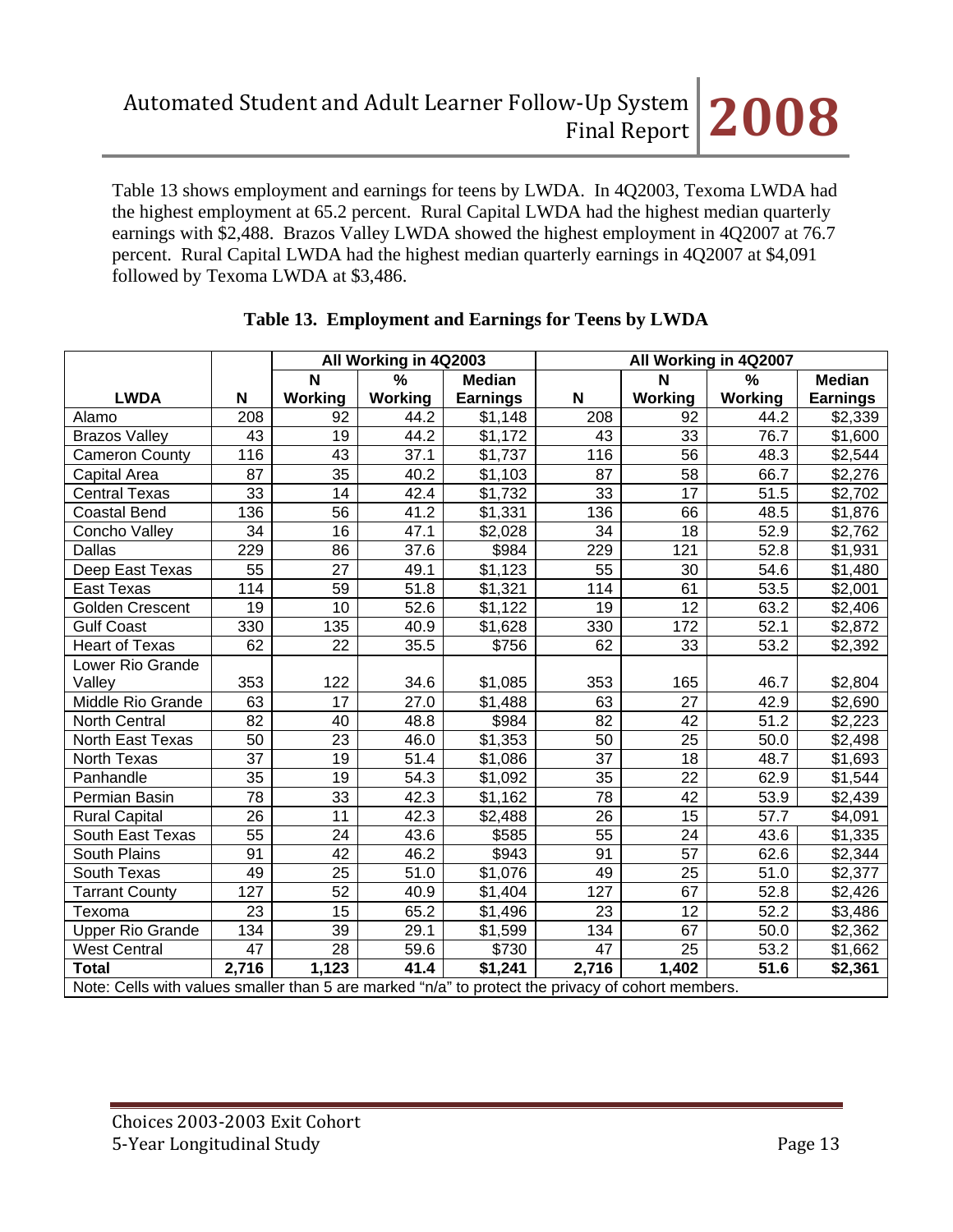Table 14 shows the top ten industries of employment for teens in 4Q2003. Limited-Service Eating Places was the most common industry sector of employment with median earnings of \$1,227. Those working in the Other General Merchandise Stores sector posted the highest median quarterly earnings at \$1,766.

| <b>Industry Sector</b>                  | N<br>Working | <b>Median</b><br><b>Earnings</b> | <b>NAICS</b><br>Code |
|-----------------------------------------|--------------|----------------------------------|----------------------|
| <b>Limited-Service Eating Places</b>    | 273          | \$1,227                          | 7222                 |
| <b>Full-Service Restaurants</b>         | 77           | \$924                            | 7221                 |
| <b>Employment Services</b>              | 68           | \$1,009                          | 5613                 |
| <b>Other General Merchandise Stores</b> | 59           | \$1,766                          | 4529                 |
| <b>Business Support Services</b>        | 55           | \$917                            | 5614                 |
| <b>Grocery Stores</b>                   | 47           | \$1,469                          | 4451                 |
| Home Health Care Services               | 39           | \$770                            | 6216                 |
| <b>Gasoline Stations</b>                | 31           | \$1,260                          | 4471                 |
| <b>Nursing Care Facilities</b>          | 30           | \$1,701                          | 6231                 |
| <b>Department Stores</b>                | 26           | \$989                            | 4521                 |

|  |  |  |  | Table 14. Top 10 Industries of Employment for Teens Working in 4Q2003 |  |  |  |
|--|--|--|--|-----------------------------------------------------------------------|--|--|--|
|--|--|--|--|-----------------------------------------------------------------------|--|--|--|

Limited-Service Eating Places remained the top industry sector five years later at the longitudinal snapshot, with median earnings of \$1,575 (Table 15). Those working in the Business Support Services sector had the highest median quarterly earnings in 4Q2007 at \$2,818.

| <b>Industry Sector</b>                  | N<br>Working | <b>Median</b><br><b>Earnings</b> | <b>NAICS</b><br>Code |
|-----------------------------------------|--------------|----------------------------------|----------------------|
| <b>Limited-Service Eating Places</b>    | 190          | \$1,575                          | 7222                 |
| <b>Employment Services</b>              | 124          | \$1,480                          | 5613                 |
| <b>Other General Merchandise Stores</b> | 81           | \$2,316                          | 4529                 |
| <b>Home Health Care Services</b>        | 74           | \$1,284                          | 6216                 |
| <b>Full-Service Restaurants</b>         | 67           | \$1,553                          | 7221                 |
| <b>Nursing Care Facilities</b>          | 46           | \$2,477                          | 6231                 |
| <b>Gasoline Stations</b>                | 45           | \$2,444                          | 4471                 |
| <b>Business Support Services</b>        | 39           | \$2,818                          | 5614                 |
| <b>Grocery Stores</b>                   | 38           | \$1,722                          | 4451                 |
| <b>Clothing Stores</b>                  | 33           | \$662                            | 4481                 |

#### **Table 15. Top 10 Industries of Employment for Teens Working in 4Q2007**